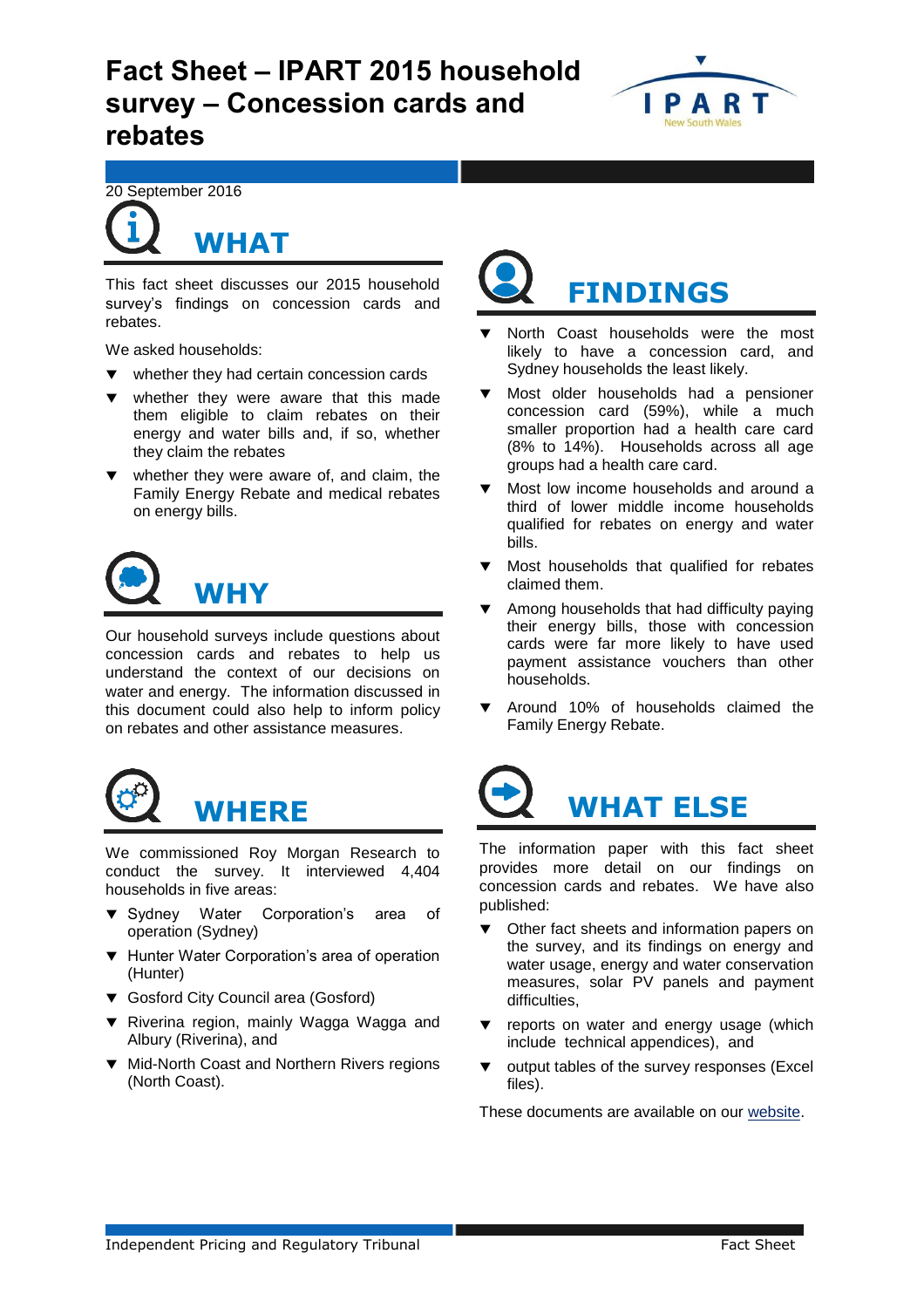# **IPART 2015 household survey – Concession cards and rebates**



# **1 Why we asked about concession cards and rebates**

Households that have certain types of concession card, or meet other criteria, may be eligible for rebates on their energy and water bills (see Box 1). Information on which types of household are eligible for, and claim, these rebates helps us understand the context of our decisions on water and energy. This information can also help to inform broader policy discussions on energy and water rebates and other assistance measures.

We asked households what concession card(s) their account holder had. If they said one of the pensioner concession or health care cards that makes them eligible for a rebate (eligible concession cards), we asked them whether they were aware that they qualified for rebates and if so, whether they claimed them.

We also asked households whether they were aware of the Family Energy Rebate, and if so whether they claimed this rebate. If they were not aware, we asked them whether they thought their household might qualify for the rebate. We also asked households whether they claimed an energy rebate for medical reasons.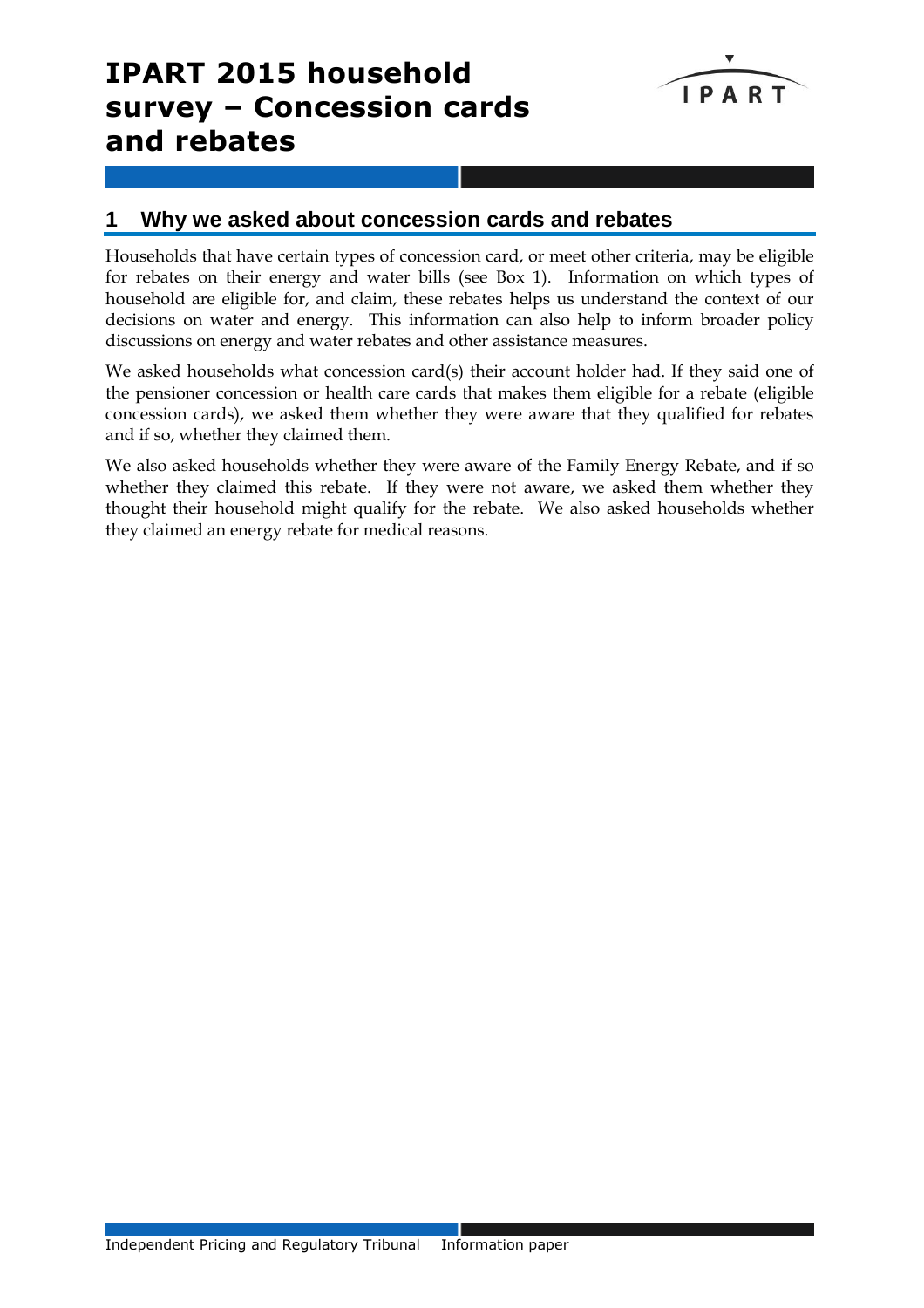### **Box 1 Who qualifies for rebates on their energy and water bills?**

Households that have certain types of concession card are eligible to claim a rebate on their energy and water bills.

#### **Rebates on energy bills**

The NSW Government provides rebates on energy (electricity and gas) bills if the account holder has one of the following pensioner concession or health care cards: **a**

- Pensioner Concession Card issued by Department of Human Services or the Department of Veterans' Affairs.
- Department of Veterans' Affairs (DVA) Gold Card that is marked with either War Widow or War Widower Pension, Totally and Permanently Incapacitated, or Disability Pension, issued by Department of Veterans' Affairs, or
- Health Care Card or Low Income Health Care card issued by Department of Human Services.**<sup>b</sup>**

Depending on the household's circumstances, the rebates available include the Low Income Household Energy Rebate, NSW Gas Rebate, and Medical Energy Rebate.

The Medical Energy Rebate is for customers who have an inability to self-regulate body temperature when exposed to hot or cold environmental temperatures. This problem may arise due to certain medical conditions such as Parkinson's disease and Multiple Sclerosis. However, to be eligible for the Rebate a customer requires a separate diagnosis that they are unable to self-regulate their body temperature.**<sup>e</sup>**

Other energy bill rebates are available to households that meet other criteria. These include:

- the Family Energy Rebate, which is available to account holders who received the Family Tax Benefit, and
- the Life Support Rebate, which is available for the use of approved life support equipment in the household.**<sup>a</sup>**

### **Rebates on water bills**

NSW water utilities provide rebates on water bills to households that meet the following criteria:

- own and live in their home, and
- the account holder has a Pensioner Concession Card or DVA card as described above. **c** The value of these rebates varies between utilities.**<sup>d</sup>**

Renters are not eligible for rebates on water bills as they do not directly pay the fixed charges for water, sewerage or stormwater and are not the account holder.

a *[https://www.service.nsw.gov.au/transaction/energy-rebates,](https://www.service.nsw.gov.au/transaction/energy-rebates)*

*b <https://www.dss.gov.au/about-the-department/benefits-payments/concession-and-health-cards/health-care-card> and https://www.humanservices.gov.au/customer/services/centrelink/low-income-health-care-card*

*c <https://www.sydneywater.com.au/SW/accounts-billing/paying-your-bill/pension-rebates/index.htm> and <http://www.hunterwater.com.au/Your-Account/Managing-Your-Account/Pension-Rebates/Pension-Rebates.aspx>*

*d [https://www.adhc.nsw.gov.au/individuals/financial\\_support\\_-and-\\_concessions](https://www.adhc.nsw.gov.au/individuals/financial_support_-and-_concessions)*

*e http://www.resourcesandenergy.nsw.gov.au/energy-consumers/financial-assistance/rebates/medical-energy-rebate*

## **2 Households with eligible concession cards**

### **North Coast households most likely to have eligible concession card**

Around one-third of all households in our survey said they have a pensioner concession or DVA card, and around 12% said they have a health care card (Figure 1). Households in the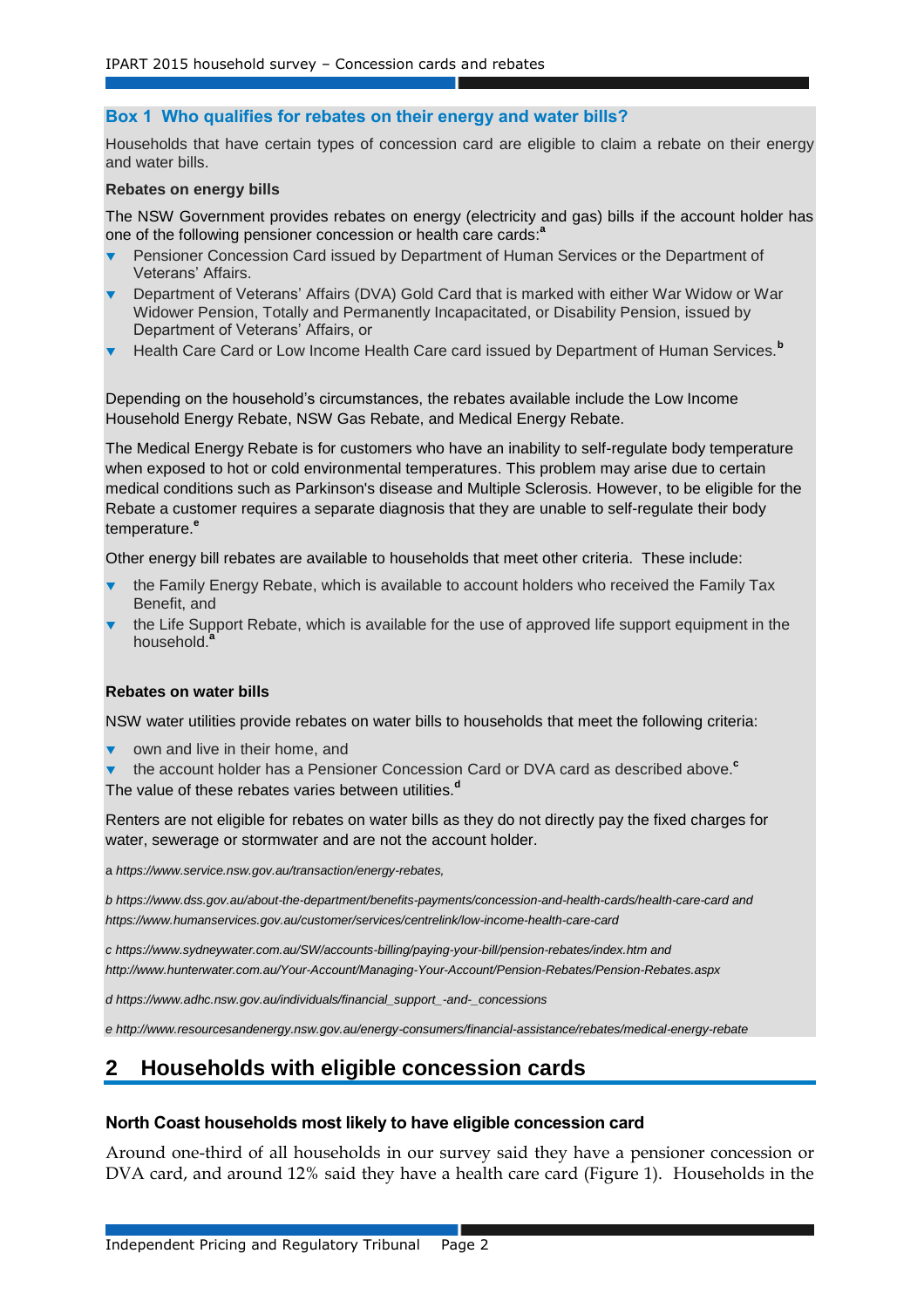Sydney area were least likely to have one or more of these cards, while in those in North Coast were most likely.

### **Figure 1 Households with concession card that makes them eligible for rebates, by survey area (% of households)**



**Note:** The data for each area are weighted by area weights. The data for NSW are weighted to represent the NSW population. This means that respondents in Sydney receive a higher weight than respondents in the other survey areas, as Sydney residents make up a higher proportion of the NSW population (see IPART, *IPART 2015 Household Survey — About the survey*, September 2016).

**Source:** 2015 Household Survey.

-

(Our findings on households with other types of cards, such as Commonwealth Seniors Health card or a NSW Seniors card, are available in our output tables.)

### **Most older households had a pensioner concession card**

Almost 60% of households in the 65 years or older age category<sup>1</sup> had a pensioner concession or DVA card. A far lower portion of households in other age groups had this type of card. (between 15% and 21%). And a lower portion still had a health care card (between 8% to 14% across all age groups).2 (See Figure 2.)

<sup>1</sup> We recorded the age of person whose name appeared on the household's electricity, gas or water bill.

<sup>&</sup>lt;sup>2</sup> The Health Care Card is available to government benefit recipients selected other customer groups (eg, foster children) who do not qualify for a pensioner concession card. An income test applies. See *[https://www.dss.gov.au/about-the](https://www.dss.gov.au/about-the-department/benefits-payments/concession-and-health-cards/health-care-card)[department/benefits-payments/concession-and-health-cards/health-care-card](https://www.dss.gov.au/about-the-department/benefits-payments/concession-and-health-cards/health-care-card)* (extracted 4 June 2016).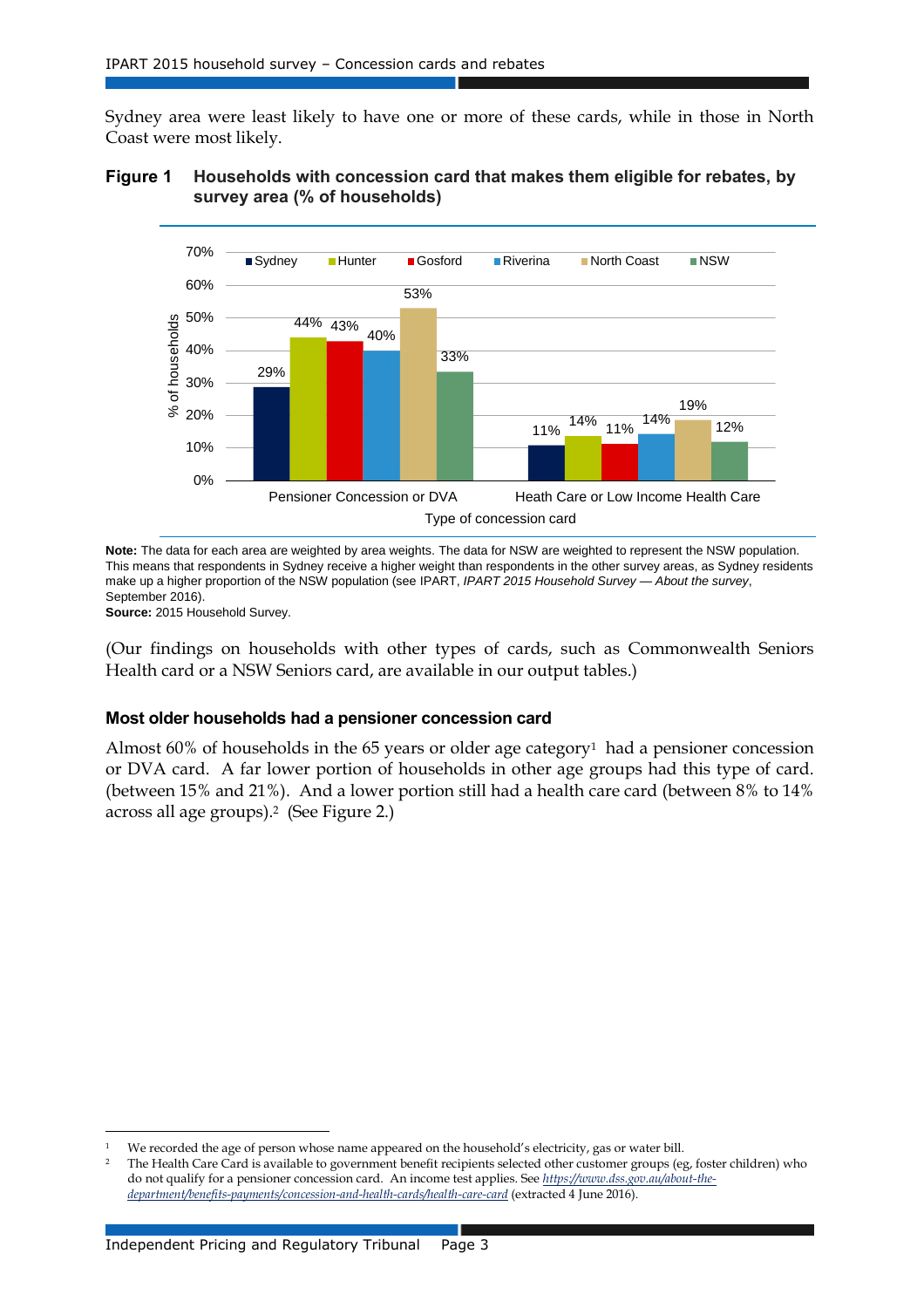### **Figure 2 Households with a concession card that makes them eligible for rebates, by age (% of NSW households)**



**Note**: The 18 to 24 years old age group is not shown due to a small sample size. The data are weighted to represent the NSW population as a whole. This means that respondents in Sydney receive a higher weight than respondents in the other survey areas, as Sydney residents make up a higher proportion of the NSW population (see IPART, *IPART 2015 Household Survey — About the survey*, September 2016). **Source**: 2015 Household Survey.

### **Most low income households had a pensioner concession card**

Around three-quarters of low income households, and around one-third of lower middle income households, had a pensioner concession or DVA card. Far smaller proportions of low income and lower middle income households had a health care card (22% and 13% respectively). (See Figure 3.)

Box 2 explains how we defined income groups.

### **Figure 3 Households with concession card that makes them eligible for rebates, by income (% of NSW households)**



**Note:** The data are weighted to represent the NSW population. This means that respondents in Sydney receive a higher weight than respondents in the other survey areas, to reflect their higher proportion of the population (see IPART, *IPART 2015 Household Survey — About the survey,* September 2016). **Source:** 2015 Household Survey.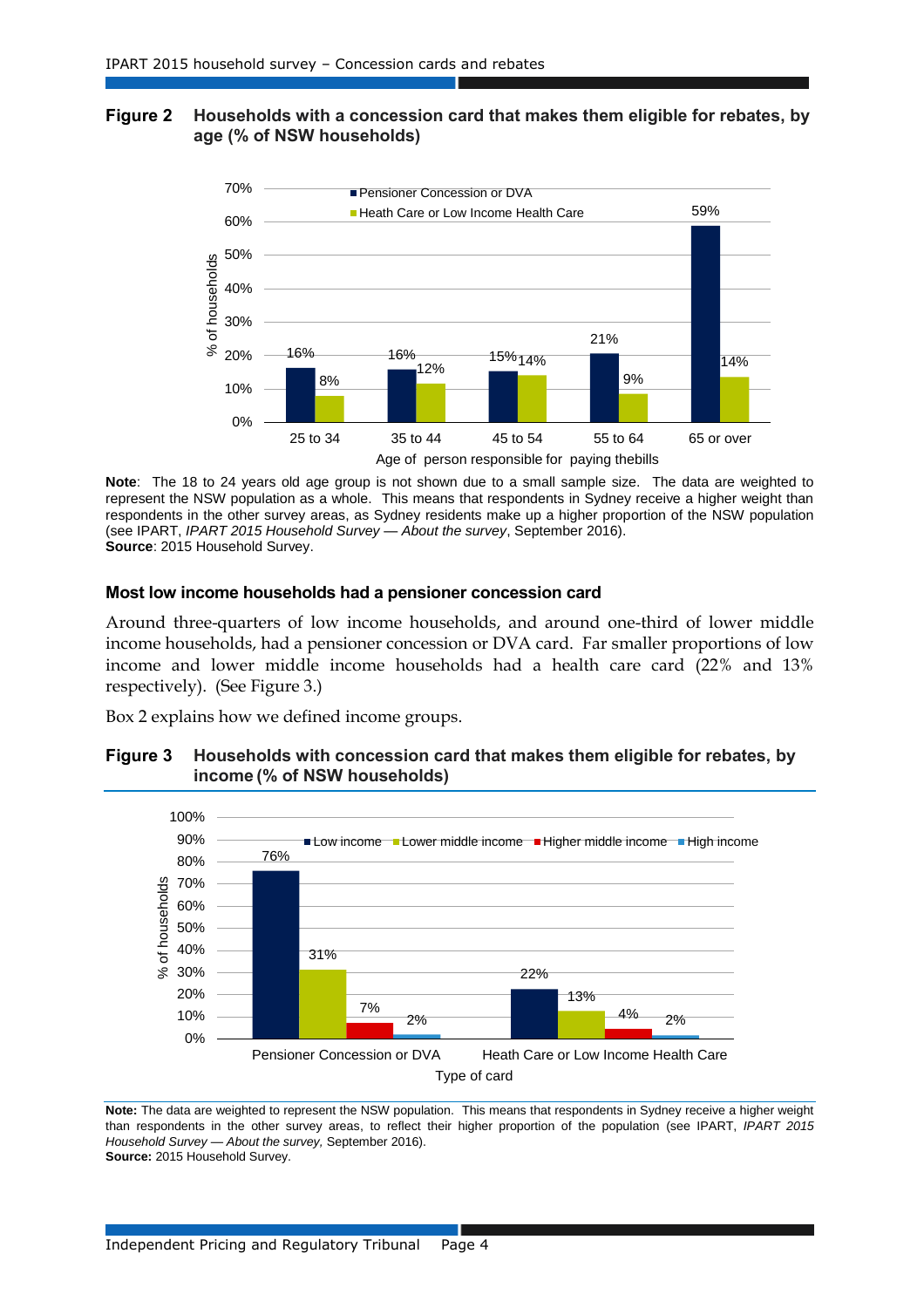### **Box 2 How we defined the household income groups**

We asked survey respondents to provide their total household income from all sources (before tax) in one of nine categories. To simplify our analysis, we consolidated these categories into four groups:

- Low income (up to \$41,600 pa)
- Lower middle income (more than \$41,600 up to \$78,000 pa)
- Higher middle income (more than \$78,000 up to \$156,000 pa)
- High income (more than \$156,000 pa).

# **3 Households that qualify for and claim energy or water rebates**

### **Most low income households qualify for rebates and claim them**

Nearly 85% of low income households and almost 40% of lower middle income household in NSW had an eligible concession card and so qualified for rebates on their energy bills. 3 Similar but lower proportions of low and lower middle income households that were owneroccupiers had an eligible concession card and so qualified for rebates on their water bills. (See Figure 4.)

In addition, most of the households that qualified for energy bill rebates said they were aware of them (around 90%) and claimed them (around 85%). Responses were similar across the survey areas.

Most of the households that qualified for water bill rebates also said they were aware of them and claimed them. However, responses differed somewhat across the survey areas. For example, around 90% of qualifying households in Sydney said they claimed the rebate compared with only 84% in Hunter and 72% in Gosford.<sup>4</sup>

### **Figure 4 Households that are eligible for rebates and claim them, by income (% of NSW households)**



**Note**: The data are weighted to represent the NSW population. This means that respondents in Sydney receive a higher weight than respondents in the other survey areas, to reflect their higher proportion of the population (see IPART, *IPART 2015 Household Survey — About the survey*, September 2016). **Source:** 2015 Household Survey.

 $\overline{a}$ 

<sup>3</sup> Some account holders said they had a health care card as well as a pensioner concession or DVA card.

<sup>4</sup> Also see IPART, *IPART 2015 Household Survey - Output tables - All areas*, September 2016.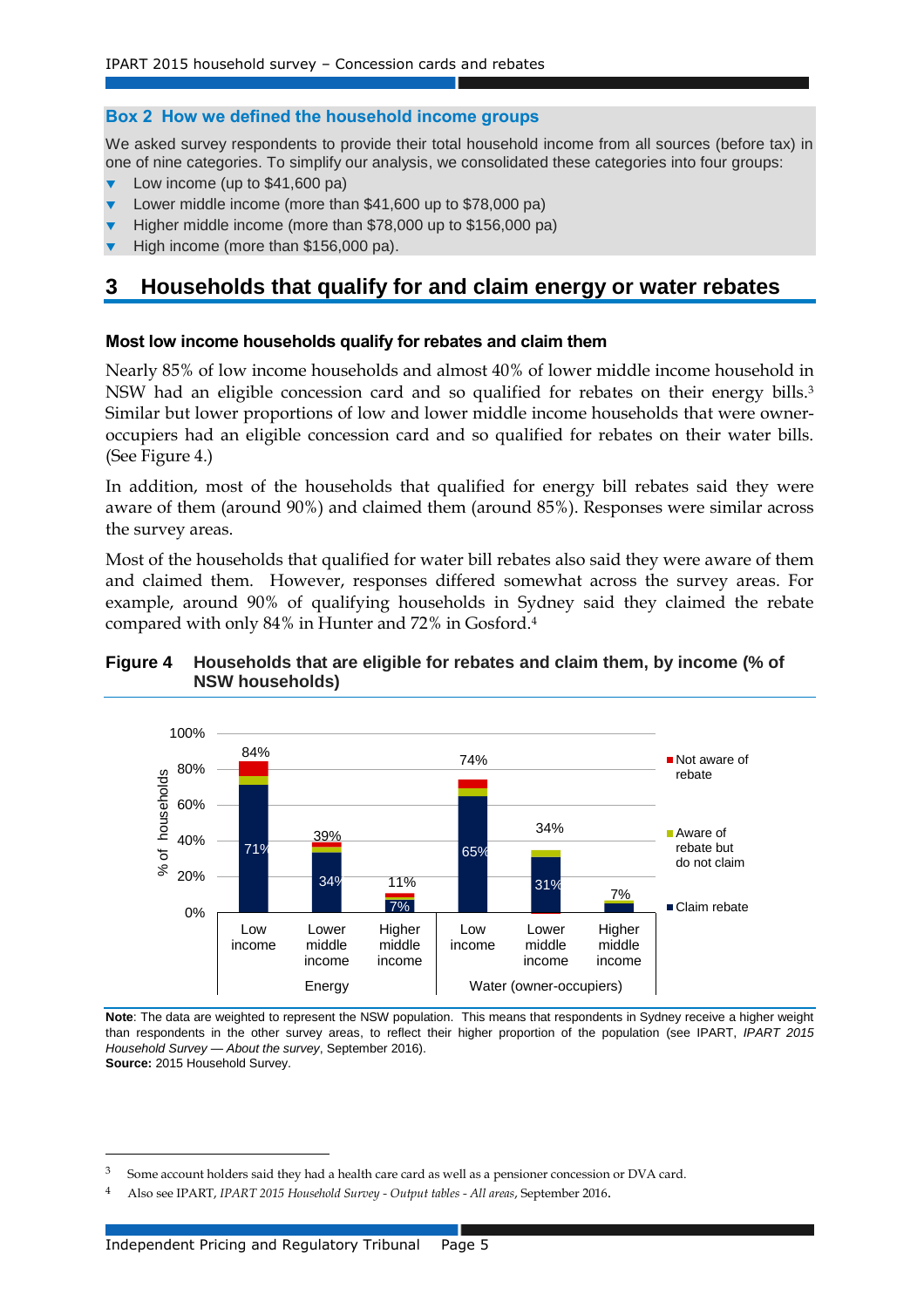### **4 Payment assistance vouchers**

### **Concession card holders are more likely to use EAPA vouchers**

The NSW Government funds community welfare organisations (such as St Vincent de Paul and the Salvation Army) to distribute vouchers to help people in emergencies or crisis situations pay their utility bills. Energy Accounts Payment Assistance (EAPA) vouchers are available to help with gas or electricity bills, $5$  and Payment Assistance Scheme (PAS) vouchers are available to help with water bills.<sup>6</sup>

Among households that had felt financially unable to pay their energy bills over the previous three years, those with an eligible concession card were far more likely to have used EAPA vouchers than those without one of these cards – around 25% of those with an eligible card compared with less than 10% of those without. However, there was very little difference in the use of PAS between households that did and did not have an eligible card.

Our information paper on payment difficulties provides more information on our survey's findings on the use of payment assistance vouchers.<sup>7</sup>

### **5 Family Energy Rebate and medical rebates**

### **About 10% of households claim the Family Energy Rebate**

Around one-third of households said they were aware of the Family Energy Rebate, and around 10% said they claimed this rebate. A further 5% said they were not aware of the rebate but thought they may qualify for it.

Households with high incomes were less likely to be aware of, or claim, the rebate than were those with lower incomes (Figure 5).

-

<sup>5</sup> For more information on EAPA vouchers, see *[http://www.resourcesandenergy.nsw.gov.au/energy-consumers/financial](http://www.resourcesandenergy.nsw.gov.au/energy-consumers/financial-assistance/stay-connected-through-financial-crisis)[assistance/stay-connected-through-financial-crisis](http://www.resourcesandenergy.nsw.gov.au/energy-consumers/financial-assistance/stay-connected-through-financial-crisis)*

or *<http://www.ewon.com.au/index.cfm/help-for-customers/help-paying-bills/eapa/>* (extracted 30 June 2016).

PAS vouchers are available for customers of Sydney Water, Hunter Water and Shoalhaven Water. For more information, see *<http://www.ewon.com.au/index.cfm/help-for-customers/help-paying-bills/pas/>* (extracted 30 June 2016).

<sup>7</sup> IPART, *IPART Household Survey – Payment difficulties,* September 2016.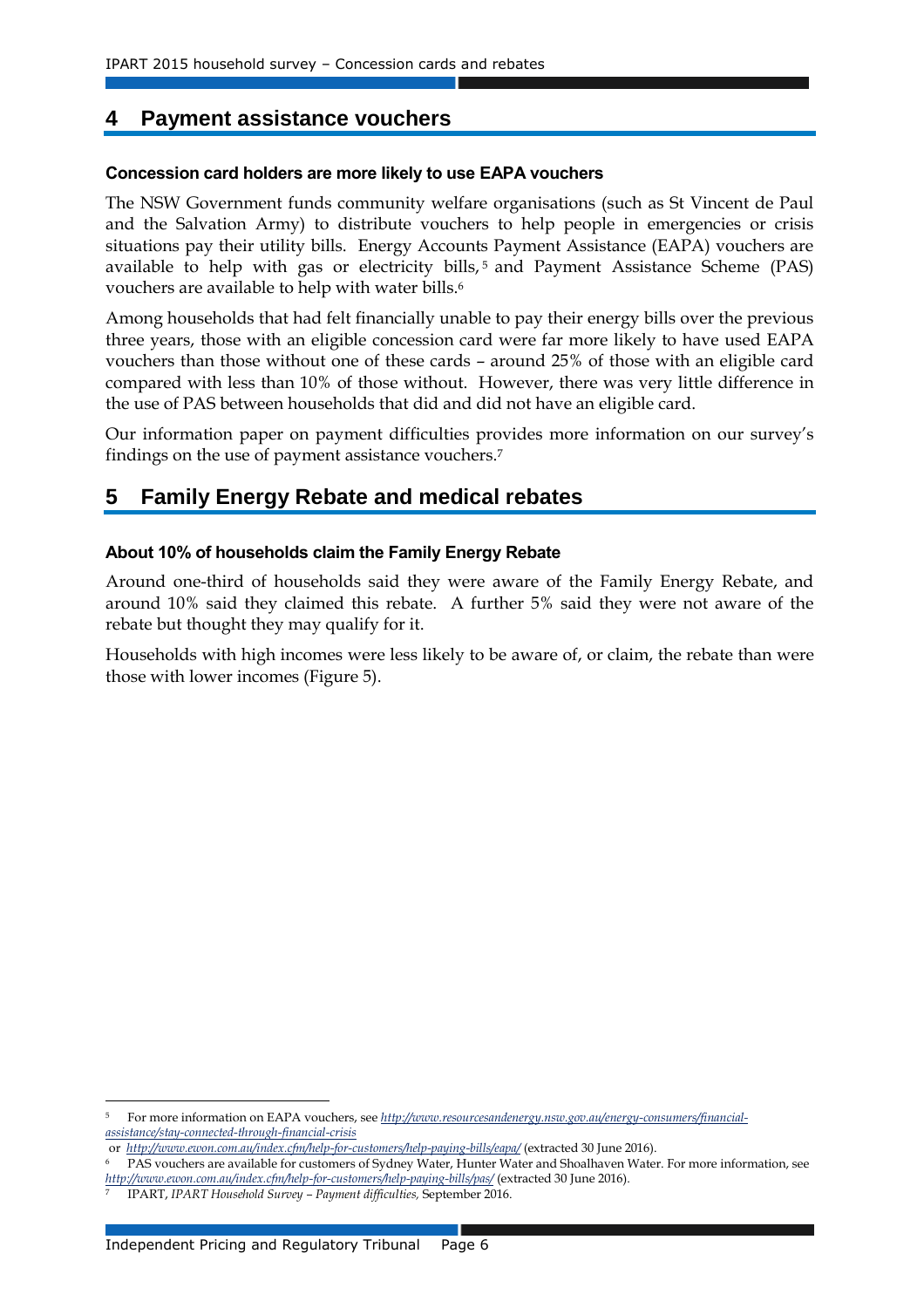### **Figure 5 Households that were aware of, claimed, or thought they may qualify for the Family Energy rebate, by income (% of NSW households)**



**Note:** The data are weighted to represent the NSW population. This means that respondents in Sydney receive a higher weight than respondents in the other survey areas, to reflect their higher proportion of the population (see IPART, *IPART 2015 Household Survey — About the survey*, September 2016). **Source**: 2015 Household Survey.

There were some differences across survey areas. Households in North Coast were the most likely to know about, and claim, this rebate (40% and 18% respectively), while Sydney households were the least likely (29% and 9% respectively). <sup>8</sup> The difference between the survey areas probably reflects their different income profiles. (North Coast has the lowest median weekly income while Sydney has the highest.) 9

### **Few households claim rebates for medical reasons**

Medical Rebates on energy bills are available to low income households with certain medical conditions. To qualify for the rebate, the account holder must have a medical diagnosis that (s)he cannot self-regulate her(his) body temperature. Life Support Rebates are available to households for the use of approved life support equipment. Box 1 provides more information.

Less than 5% of all households said they receive these rebates. Across income groups, the proportion varied from 7% of low income households to 2% of high income households. Across survey areas, it varied from 3% in Hunter to 7% in North Coast.

l

<sup>8</sup> See IPART, *IPART 2015 Household Survey* - *Output tables - All areas*, 2016.

<sup>9</sup> IPART, *IPART 2015 Household Survey* - *About the survey,* September 2016, p 3.